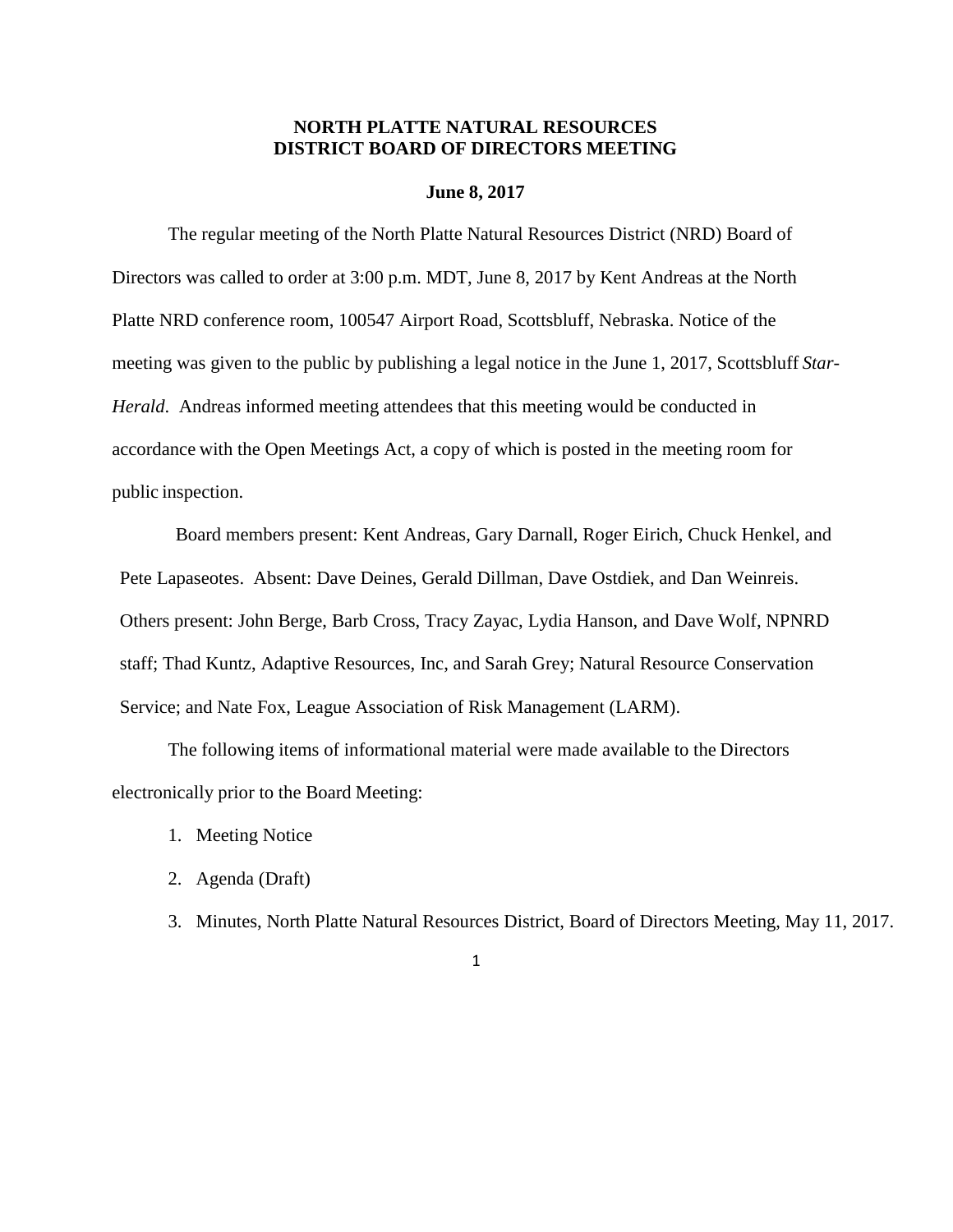### 4. Treasurer's Report

The following items were provided to the Directors at the Board Meeting:

- 1. Agenda
- 2. Minutes, North Platte Natural Resources District, Board of Directors Meeting, May 11, 2017.
- 3. Treasurer's Report
- 4. Manager's Report
- 5. Revised Certification Form
- 6. Inspro Insurance Summary
- 7. Larm Insurance Summary.

## **3. Approval of Minutes of Previous Meetings**

The Board reviewed the minutes of the May 11, 2017, regular Board meeting. Moved by

Eirich, seconded by Henkel, to approve the minutes of the May 11, 2017, regular Board meeting.

## Motion passed.

Ayes: Andreas, Darnall, Eirich, Henkel, Lapaseotes,

Nay: None

Abstain: None

Absent: Deines, Dillman, Ostdiek, Weinreis

# **4. Treasurer's Report and Accounts Payable**

John Berge reviewed the Treasurer's report. Moved by Henkel, seconded by Darnall, to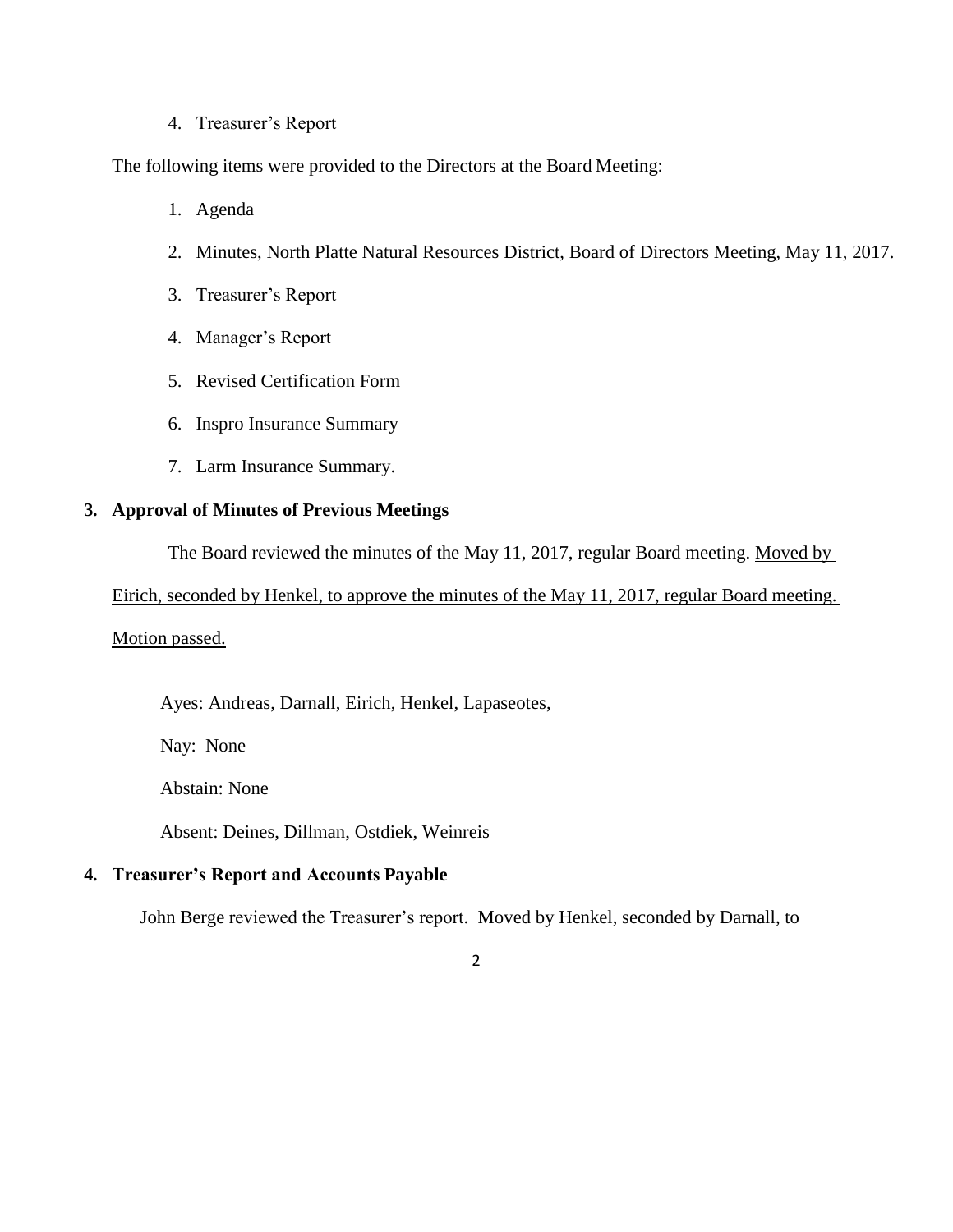### accept the Treasurer's report and pay the bills as listed. Motion passed.

Ayes: Andreas, Darnall, Eirich, Henkel, Lapaseotes, Nay: None Abstain: None Absent: Deines, Dillman, Ostdiek, Weinreis

# **5. Comments from the Public**

No comments from the public.

#### **6. Manager's Report**

Berge reported the City of Oshkosh well permits and transfer permits for the new wellfield have been executed. The City was very fortunate that District could negotiate an agreement with a local land owner to mitigate their offset to Blue Creek for the new wellfield. The variance request that was submitted by the City has been withdrawn.

The Basin-Wide planning meeting was attended by Barb Cross and Tracy Zayac on May 17th. It went very well. The individual stakeholders and the managers were asked to present their thoughts on the economic viability and water use vulnerability of the basin. Cross discussed that our total dollars spent on management activities from 2008 – 2017 was \$5,595,500. Staff hours on groundwater management activities was 87,809 with a total in wages of \$2,415,846 during that period. It was pointed out that with new groundwater management activities, the District would spend an additional 2 million this year and 1.5 million next year. The amount that was previously used does not include grant dollars, cost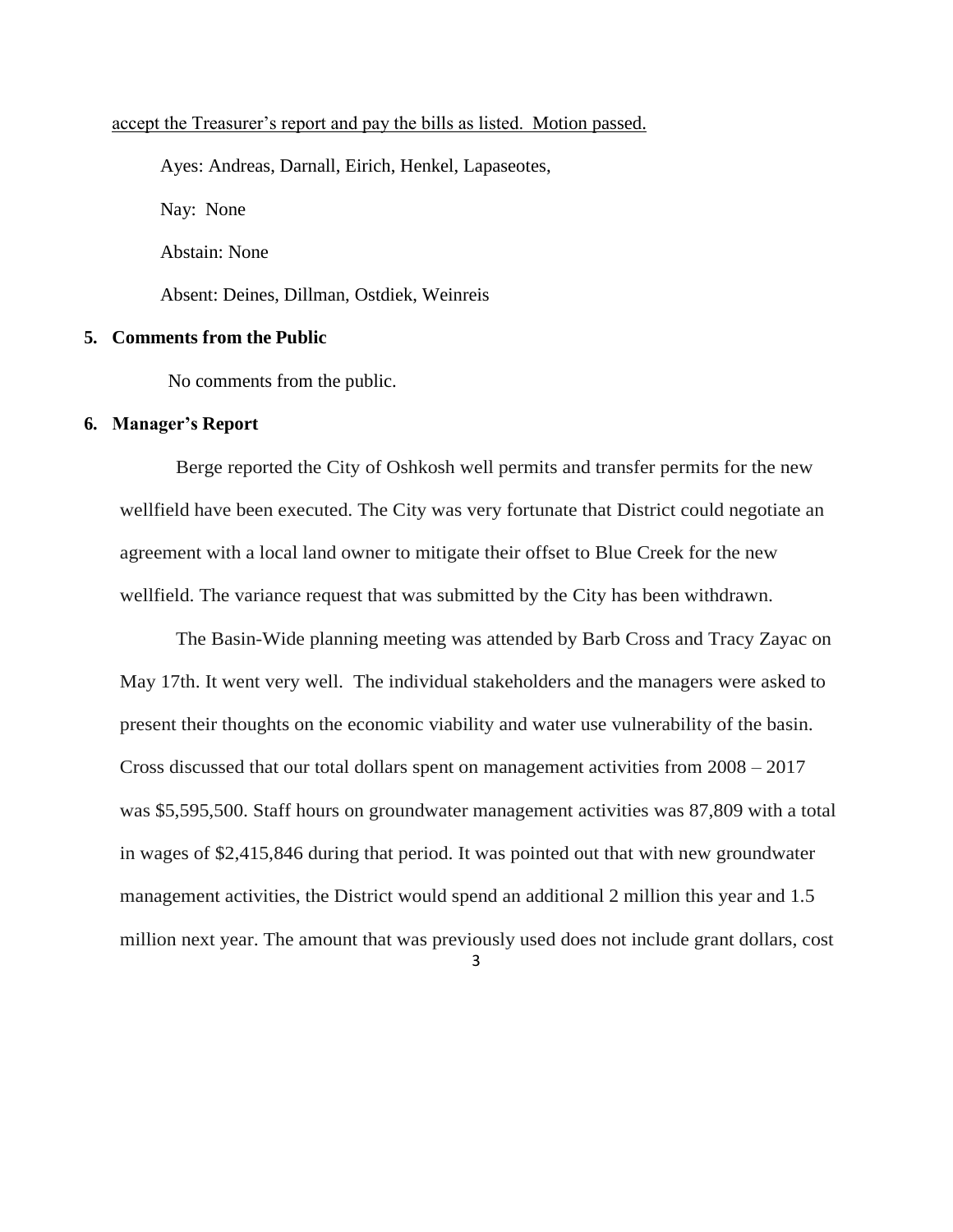share dollars or water quality funds. From 2009 through 2019, the NRD has credited 140,000 acre feet of water to the river with an additional 6818 acre feet from retirements and 60,000 acre feet from excess flows. It was reinforced that it costs money to meet the District's obligations under our IMP. One of the main points that came out of the comments from stakeholders from the other NRD's involved, was that they have never been short of water. South Platte NRD stakeholders and our stakeholders were the only ones who said that they had experienced a shortage of water.

Staff has been working on finalizing a budget for the greenhouse project, and they will be touring both the existing and new geo-thermal greenhouse's in Alliance on Monday, June 12th. Russ Finch, owner of Greenhouse in the Snow, will be updating the costs for both materials and labor for construction. The grant submissions to NET are due by the first week in September, and the District would like to be able to finalize and submit our request by the first week in August. Competitive bids have been obtained for the greenhouse materials and construction. Obtaining matching funds for the budget portion of the grant is currently being discussed.

The Budget Committee met on June 1st to review the preliminary figures for the 2018 budget. The main talking points for line items showed that cumulative general fund expenses have decreased over \$585,000 in comparison to the budgeted amount for last year. One of the major reductions is under Special Projects with the total line items saving over \$1,000,000. Other areas showed some increases as an additional \$100,000 was added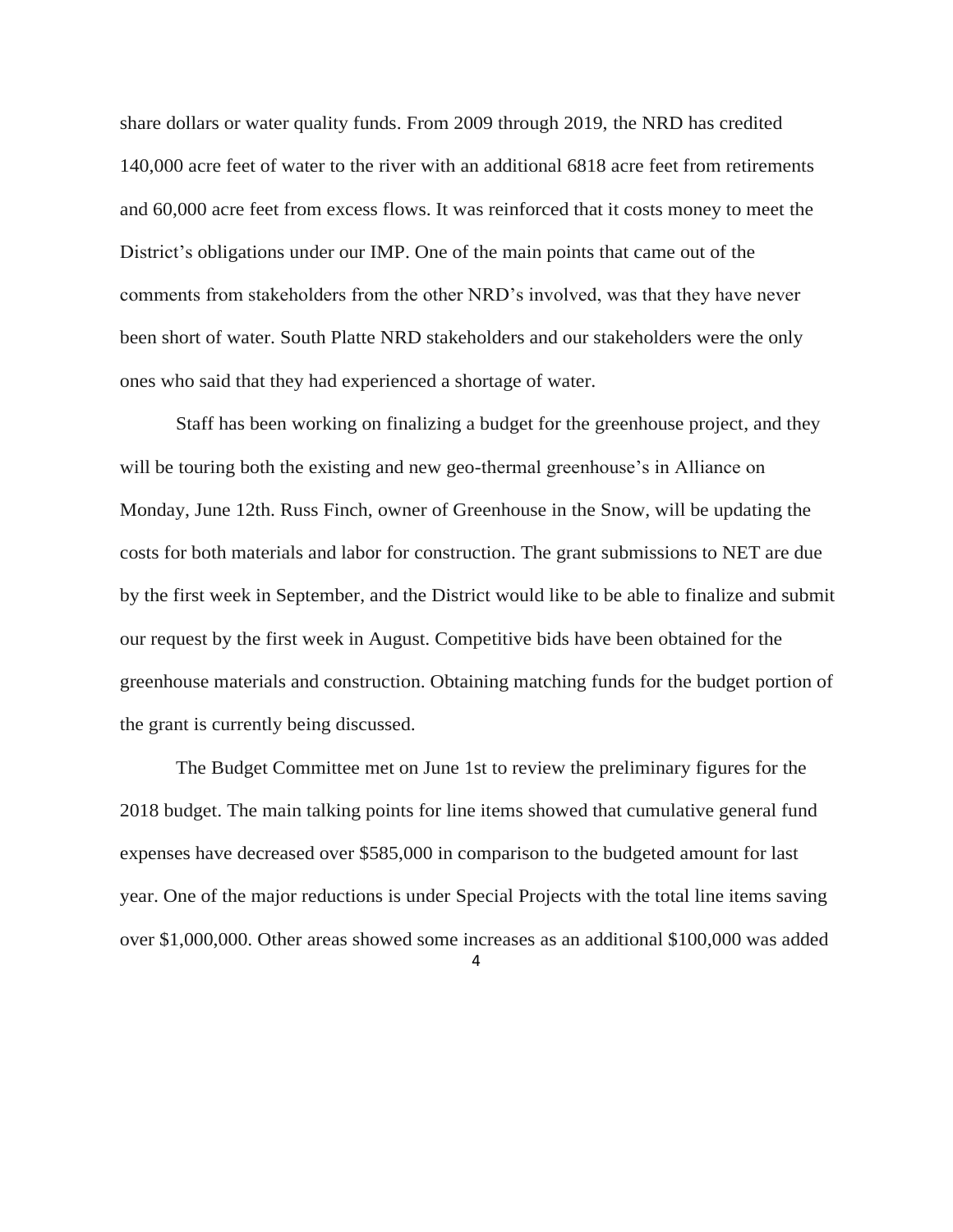to the contingency fund for the Yensen Drain for necessary repairs.

Also, telemetry data collection costs increased by nearly \$30,000 and the server replacement will cost \$16,000. The NRD will have a carryforward of nearly \$1,400,000. A budget committee meeting will be scheduled in July to review updates.

Letters are currently being sent out to owners for an update of their current Certification Information. The last time that owners were asked to review and update our current information on ownership, operators, contact information, certification numbers, etc. was in 2013. Jackie Bishop has indicated that all letters should be mailed out by the beginning of next week. Contracts under the EPIC program have been finalized and, all but one is being presented in the treasury report for payment. The last contract's subordination agreement is still being reviewed by Farm Credit Service's legal department. Staff hopes to have it finalized within the next week.

### **7. Legislative Update**

Berge reported that Senator John Stinner has introduced and the legislature approved LR210. The interim study will examine the financial health of political subdivisions due to the economic downturns most of the state has experienced the past couple of years. Berge has offered to help Stinner in any way we can, and he wants the legislature to know that the District might need a little help financially to meet our obligations if the downturn continues.

The Senator tour, scheduled for late July, has been cancelled due to concerns expressed during the session about the NRD budgets. Staff will try to talk to senators individually as we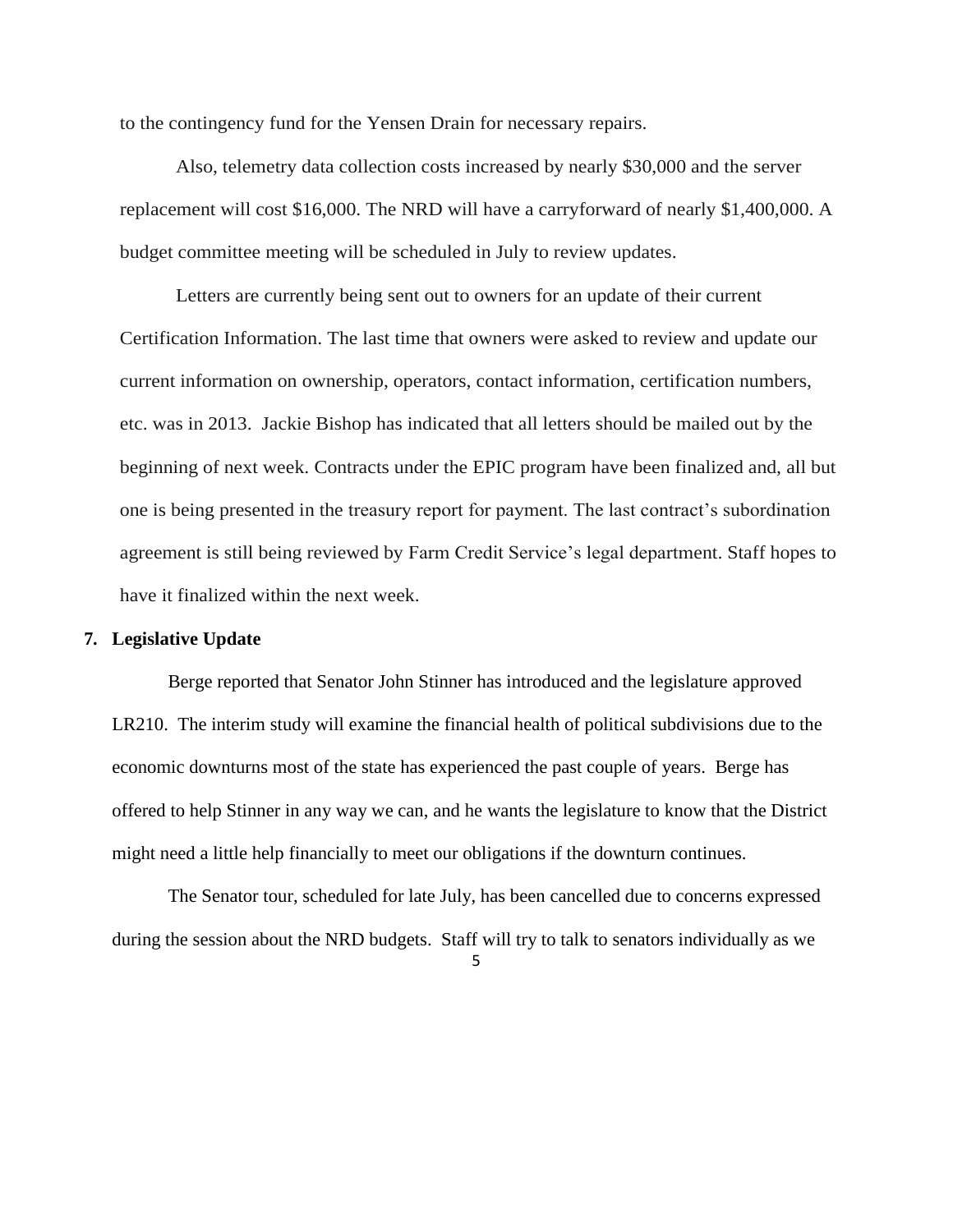travel the state for other obligations.

#### **8. River Update/Excess Flows**

Berge went over the water levels of the major reservoirs and snow pack percentages in the North Platte River Basin. They are looking very good and the snow pack is still above normal. The State of Nebraska, while working with Lake McConaughy and the Platte River Recovery, determined their will no excess flows on the North Platte River this year. The water will be used for endangered species.

#### **9. Drought Planning Update**

Zayac reported that the last of the small group meetings have been held and a final planning committee has been chosen. The committee will then meet later in June to start the process of making the final recommendations to the Board for the consideration. Zayac will make the documents available to the Board and address any questions they might have.

#### **10. Report from Budget and Personnel Committee**

Berge provided the update from the Personnel committee. Nate Fox presented a bid from League Association of Risk Management (LARM). Berge also outlined the purposed changes to the FY2018 budget, and reported the general fund expenses have decreased over \$585,000 in comparison to the budgeted amount from the last fiscal year. Berge answered questions from the committee regarding the budget. The committee agreed to review the proposals and get back to him. The staff will provide a second draft by the end of June and set a meeting for the first part of July to go over the changes.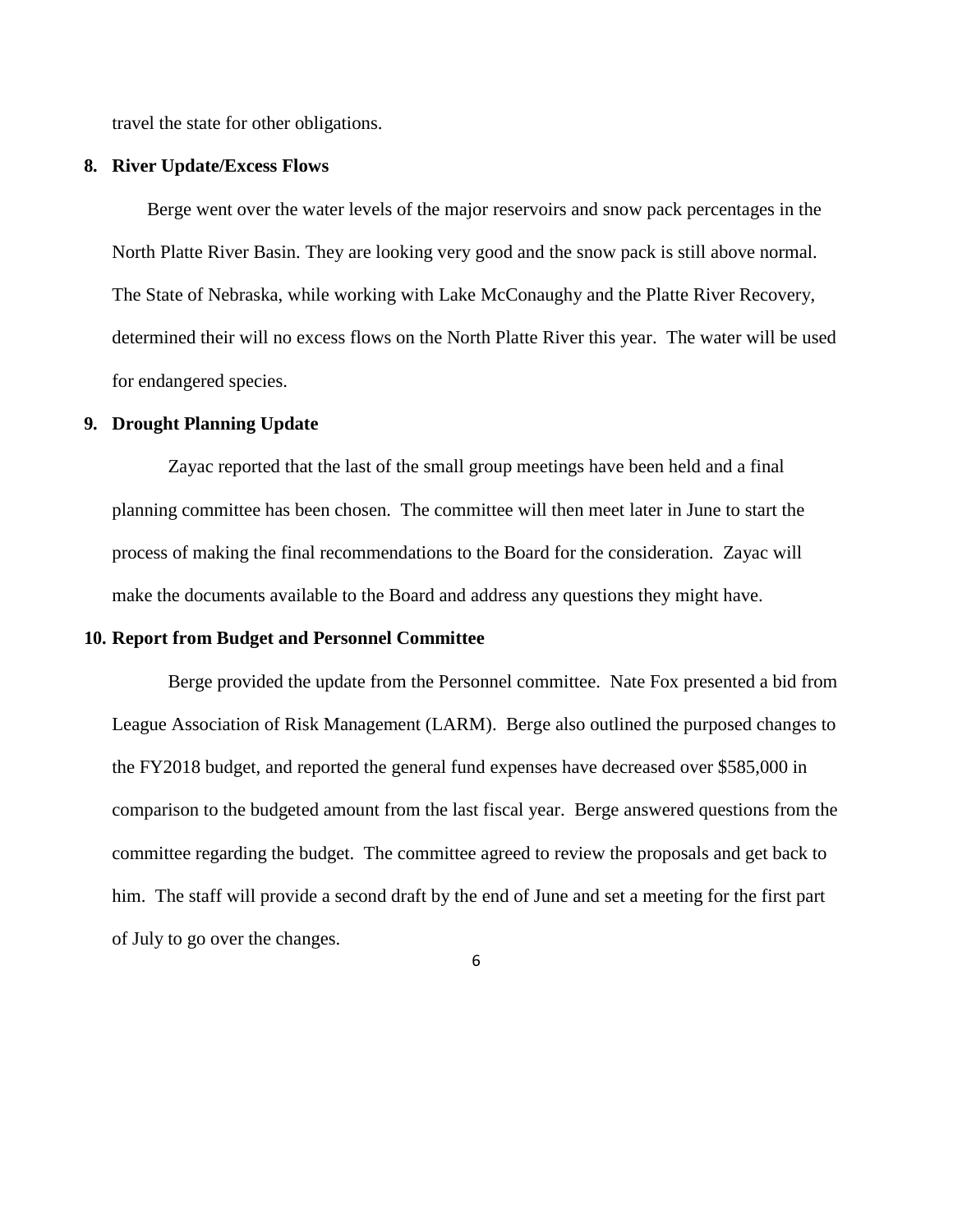#### **11. Consideration of Staff Recommendation on Insurance**

Nate Fox presented a bid to provide the District with general liability, automotive, workman's compensation, and property insurance. LARM is an insurance pool, and its members are all public entities, which include municipalities and a couple of NRDs. Their bid was \$61,732 for a one year commitment. The bid goes down to 5% with a 3-year commitment. EMC is our current provider. No recommendation from the committee because they had not reviewed the bid from EMC at the time of their meeting. The staff recommended the Board approve the bid from LARM. Moved by Henkel, seconded by Eirich, to end the North Platte NRD's relationship with EMC and approve League Association of Risk Management's bid to provide the District insurance needs for a three-year commitment. Motion passed.

Ayes: Andreas, Darnall, Eirich, Henkel, Lapaseotes,

Nay: None

Abstain: None

Absent: Deines, Dillman, Ostdiek, Weinreis

Since LARM is a group of political subdivisions that have come together to provide inexpensive insurance, an interlocal agreement needs to be approved so the North Platte NRD can become a member. Moved by Henkel, seconded by Eirich, to approve the interlocal agreement with LARM. Motion passed.

Ayes: Andreas, Darnall, Eirich, Henkel, Lapaseotes,

<sup>7</sup>